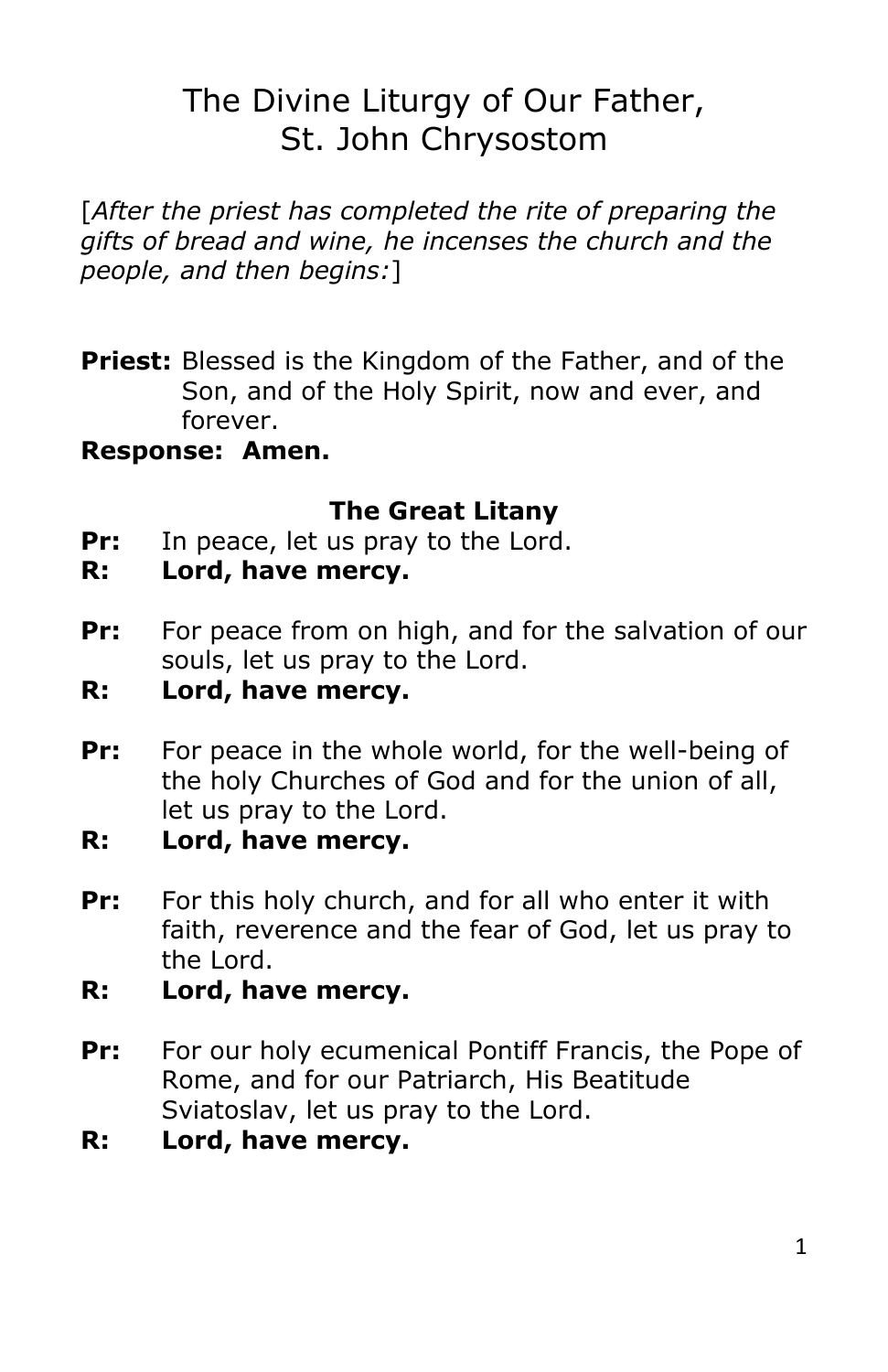- **Pr:** For our most reverend Archbishop and Metropolitan Borys, for our God-loving Bishop Benedict, for the venerable priesthood, the diaconate in Christ, and for all the clergy and the people, let us pray to the Lord.
- **R: Lord, have mercy.**
- **Pr:** For our civil authorities and all in the service of our country, let us pray to the Lord.
- **R: Lord, have mercy.**
- **Pr:** For this city, for every city and countryside and for those living within them in faith, let us pray to the Lord.
- **R: Lord, have mercy.**
- **Pr:** For seasonable weather, for an abundance of the fruits of the earth, and for peaceful times, let us pray to the Lord.
- **R: Lord, have mercy.**
- **Pr:** For those who travel by sea, air and land, for the sick, the suffering, the captive, and for their safety and salvation let us pray to the Lord.
- **R: Lord, have mercy.**
- **Pr:** That we be delivered from all affliction, wrath and need, let us pray to the Lord.
- **R: Lord, have mercy.**
- **Pr:** Protect us, save us, have mercy on us and preserve us, O God, by Your grace.
- **R: Lord, have mercy.**
- **Pr:** Remembering our most holy, most pure, most blessed and glorious Lady, the Mother of God and ever-Virgin Mary, with all the saints, let us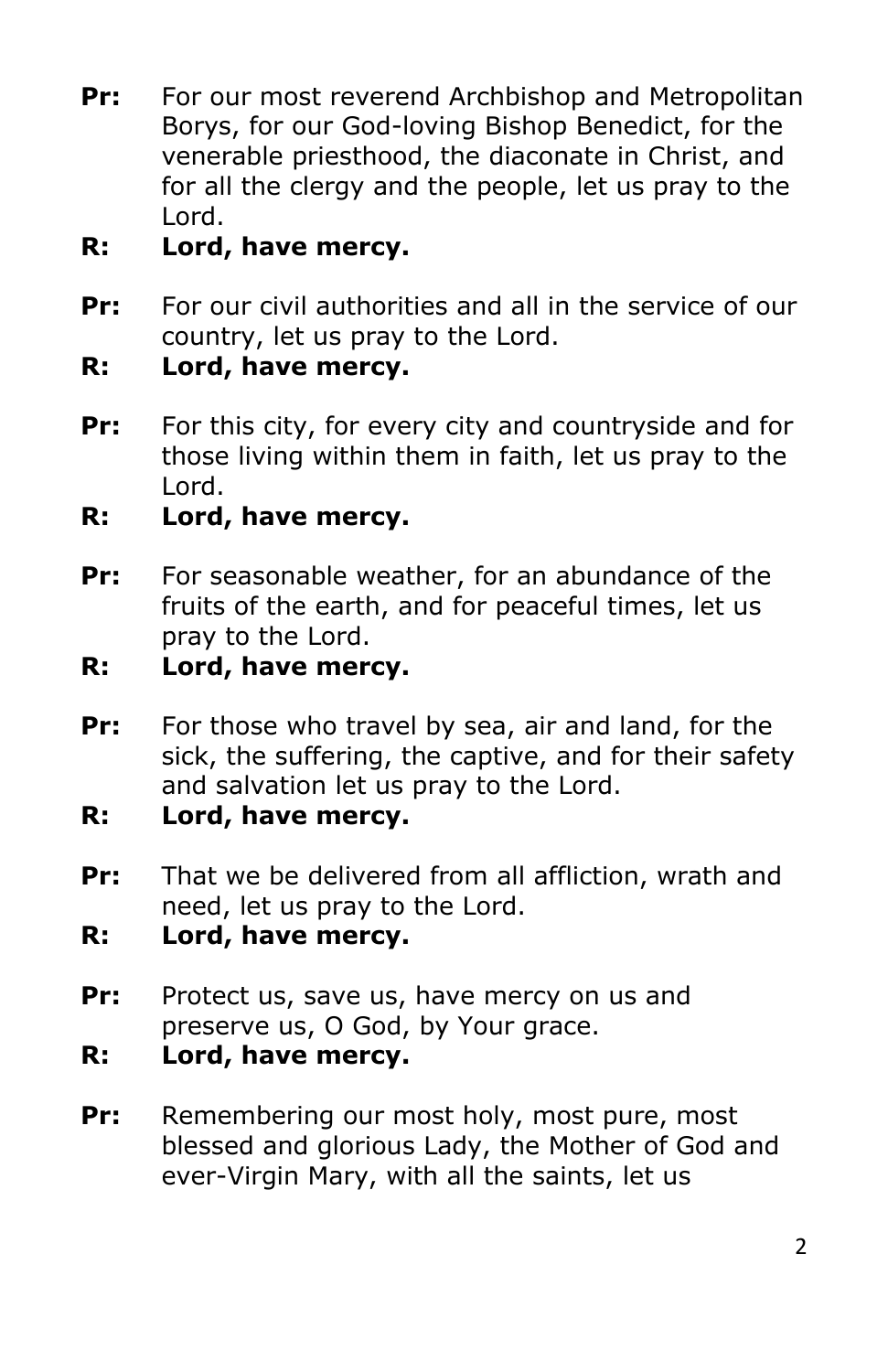commend ourselves and one another, and our whole life to Christ our God.

- **R: To You, O Lord.**
- **Pr:** For to You is due all glory, honor and worship, Father, Son and Holy Spirit, now and ever, and forever.

**R: Amen.**

### **The First Antiphon**

[For Sundays]

Shout joyfully to the Lord, all the earth.

Sing praise to His name; give to Him glorious praise.

*Through the prayers of the Mother of God, O Savior save us!*

Say to God: How awesome are Your deeds! So great is Your power that Your enemies cringe before

You!

*Through the prayers of the Mother of God, O Savior save us!*

Let all the earth worship You and sing praise to You. Let it sing praises to Your Name, O Most High!

*Through the prayers of the Mother of God, O Savior save us!*

Glory be to the Father, and to the Son, and to the Holy Spirit, now and ever, and forever. Amen.

*Through the prayers of the Mother of God, O Savior save us!*

[For Weekdays]

It is good to give thanks to the Lord,

And to sing praises to Your name, O Most High. *Through the prayers of the Mother of God, O Savior save us!*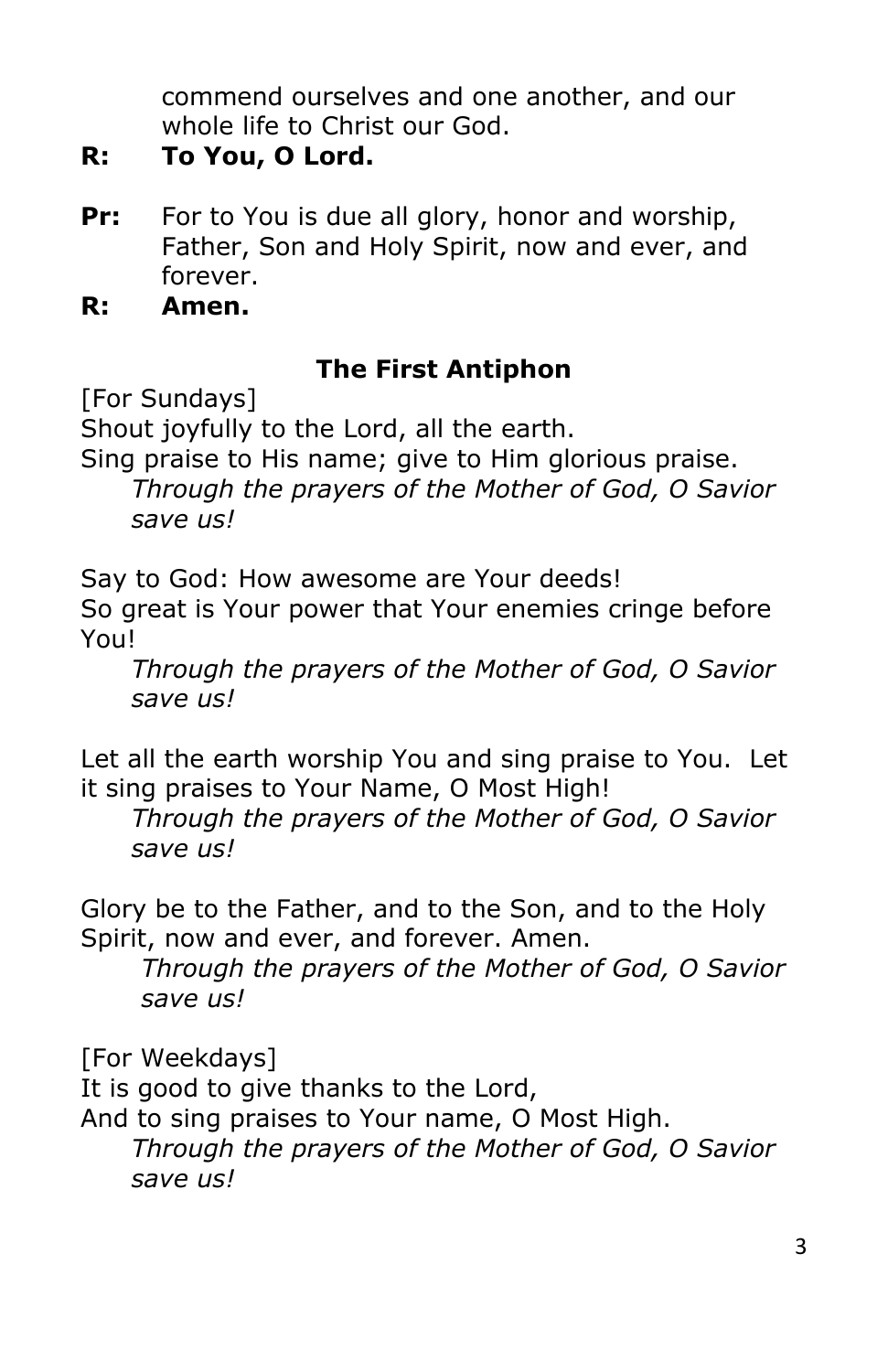To proclaim Your mercy in the morning, and Your faithfulness throughout the night.

*Through the prayers of the Mother of God, O Savior save us!*

For the Lord our God is upright,

and there is no wrong in Him.

*Through the prayers of the Mother of God, O Savior save us!*

Glory be to the Father, and to the Son, and to the Holy Spirit, now and ever, and forever. Amen.

*Through the prayers of the Mother of God, O Savior save us!*

### **The Second Antiphon**

[For Sundays]

Be gracious to us, O God and bless us.

Let Your face shine upon us and have mercy on us.

*O Son of God, risen from the dead, save us who sing to You: Alleluia!*

That Your way may be known upon earth, among all nations your salvation.

*O Son of God, risen from the dead, save us who sing to You: Alleluia!*

Let the peoples praise You, O God;

Let all peoples praise you.

*O Son of God, risen from the dead, save us who sing to You: Alleluia!*

[For Weekdays]

The Lord reigns, He is clothed in majesty;

Robed is the Lord and girt about with strength.

*Through the prayers of Your Saints, O Savior save us!*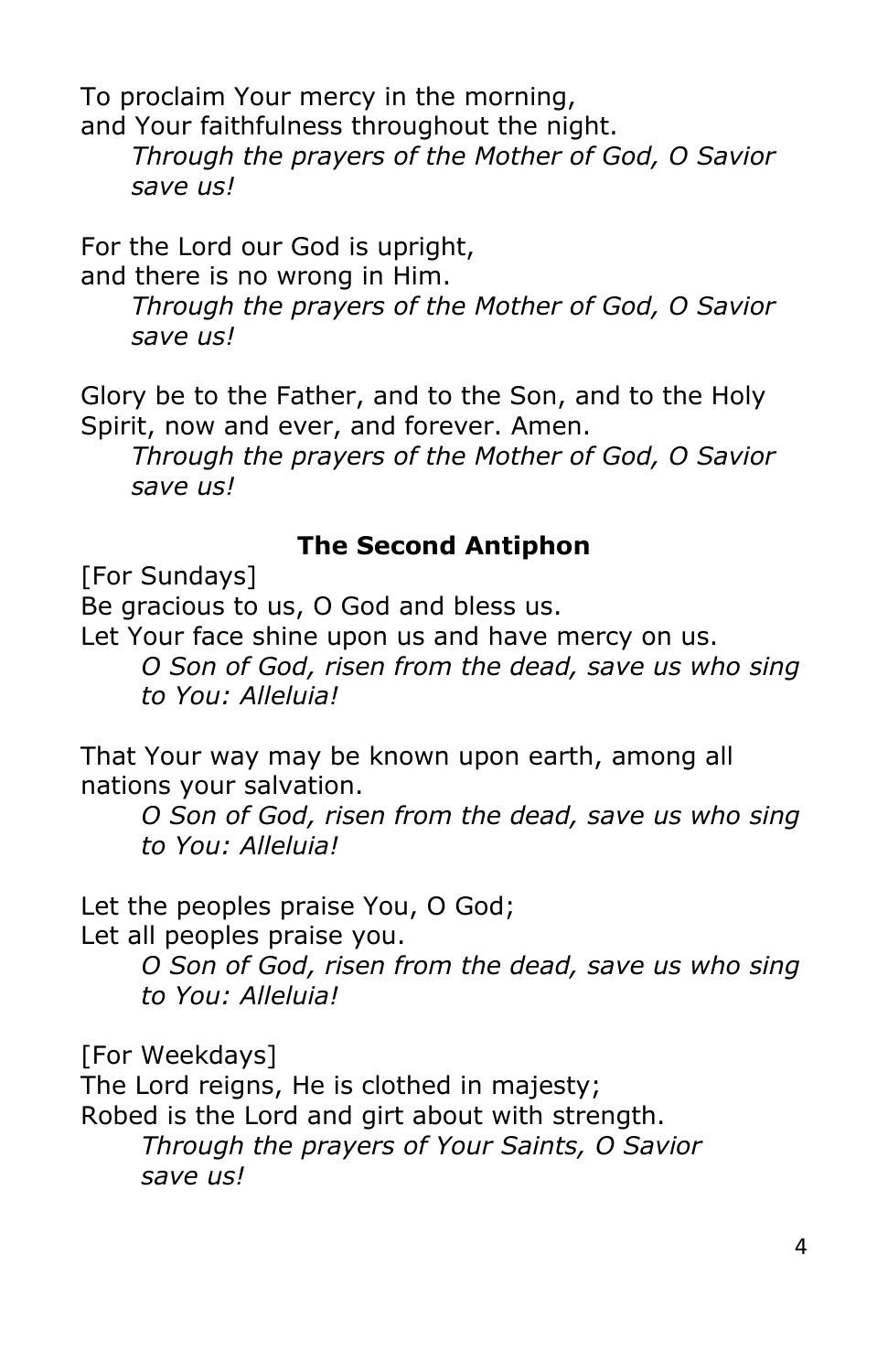For He has made the world firm, Which shall not be moved.

> *Through the prayers of Your Saints, O Savior save us!*

Your decrees are worthy of trust indeed; Holiness befits Your house, O Lord, for length of days. *Through the prayers of Your Saints, O Savior save us!*

### **Hymn to the Only-Begotten**

*Slava Otsu, i Synu, i Svjatomu Duchu, i nyni i prisno, i vo viky vikov. Amin.*

*Yedinorodny Syne i Slove Bozhiy, bezmerten sy, i zvoliviy spaseniya nasheho radi, voplotitisya ot svyatiya Bohorodicy i prisno D'ivy Marii, neprelozhnovo chelovitsivysya, raspnysvyazhe Christe Bozhe, smertiyu smert popravy, yedin sy svyatiya Troytsi, sprolav-yayemy Otsu, i Svyatomu, Svatomu Dukhu, spasi nas.*

[*Or:*]

*Glory be to the Father, and to the Son, and to the Holy Spirit, now and ever, and forever. Amen. O, Only-Begotten Son, and Word of God, Who, being immortal, deigned for our salvation to become incarnate of the holy Mother of God, and ever-virgin Mary, and became man without change; You were also crucified, O Christ, our God, and by death have trampled Death, being One of the Holy Trinity, glorified with the Father, and the Holy Spirit, save us.*

# **The Third Antiphon**

[For Sundays]

Come let us sing joyfully to the Lord; let us shout with joy to God our Savior. *O Son of God, risen from the dead, save us who sing to You. Alleluia.*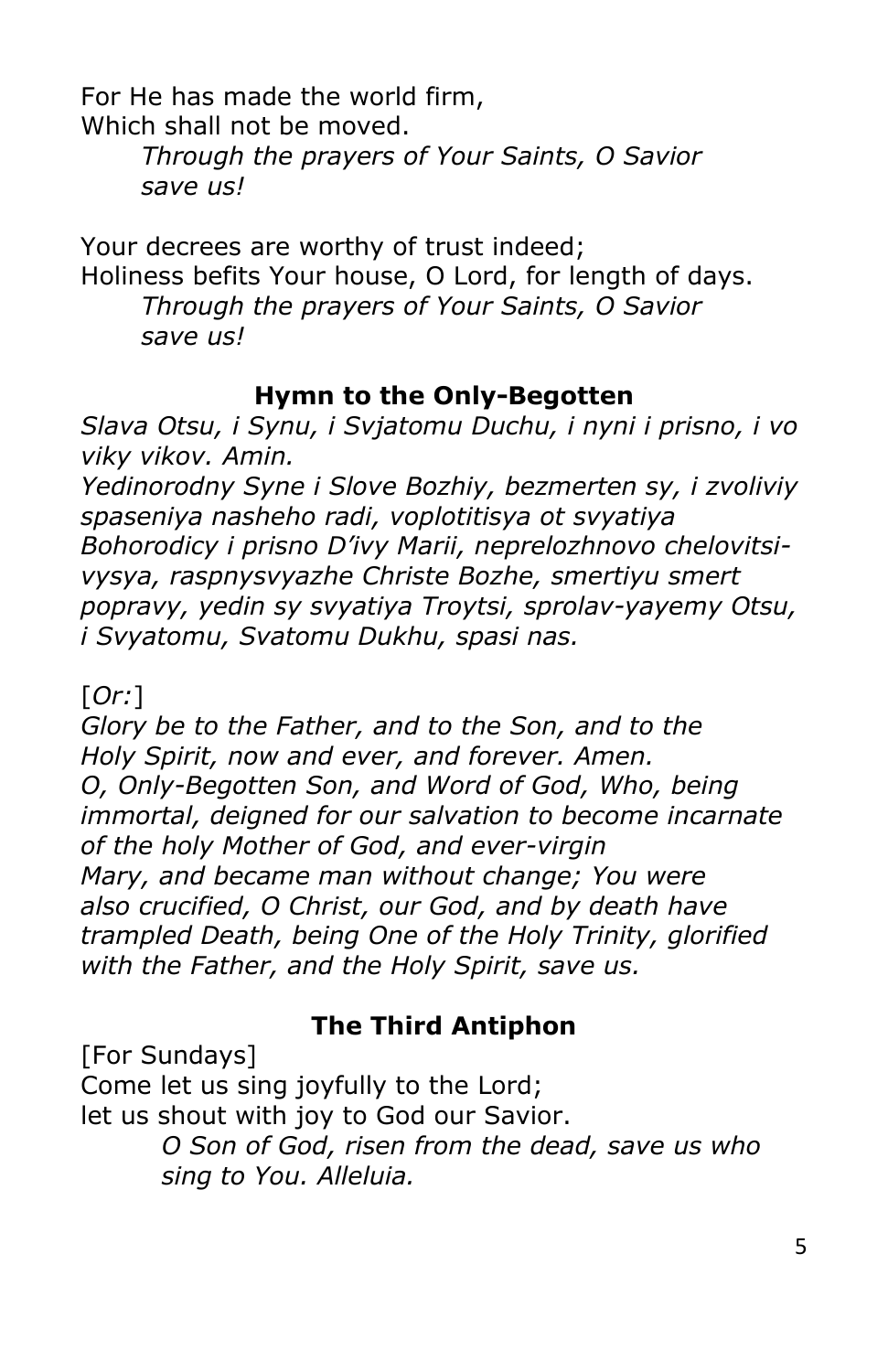Let us come into His presence with thanksgiving, and let us joyfully sing psalms to Him.

> *O Son of God, risen from the dead, save us who sing to You. Alleluia.*

For God is a great Lord,

and a great King over all the earth. *O Son of God, risen from the dead, save us who sing to You. Alleluia.*

[For Weekdays]

Come let us sing joyfully to the Lord, Let us shout with joy to God our Savior. *O Son of God, wondrous in Your Saints, save us who sing to You. Alleluia.*

Let us come into His presence with thanksgiving, And let us joyfully sing psalms to Him.

> *O Son of God, wondrous in Your Saints, save us who sing to You. Alleluia.*

For God is a great Lord,

And a great King over all the earth.

*O Son of God, wondrous in Your Saints, save us who sing to You. Alleluia.*

### **The Little Entrance**

[*The priest makes the Entrance with the Holy Gospel.*]

- **Pr:** Wisdom! Be attentive!
- **R: Come, let us worship and bow before Christ: O Son of God, risen from dead, save us who sing to You: Alleluia!**

[*And then the TROPARS for the day are sung.*]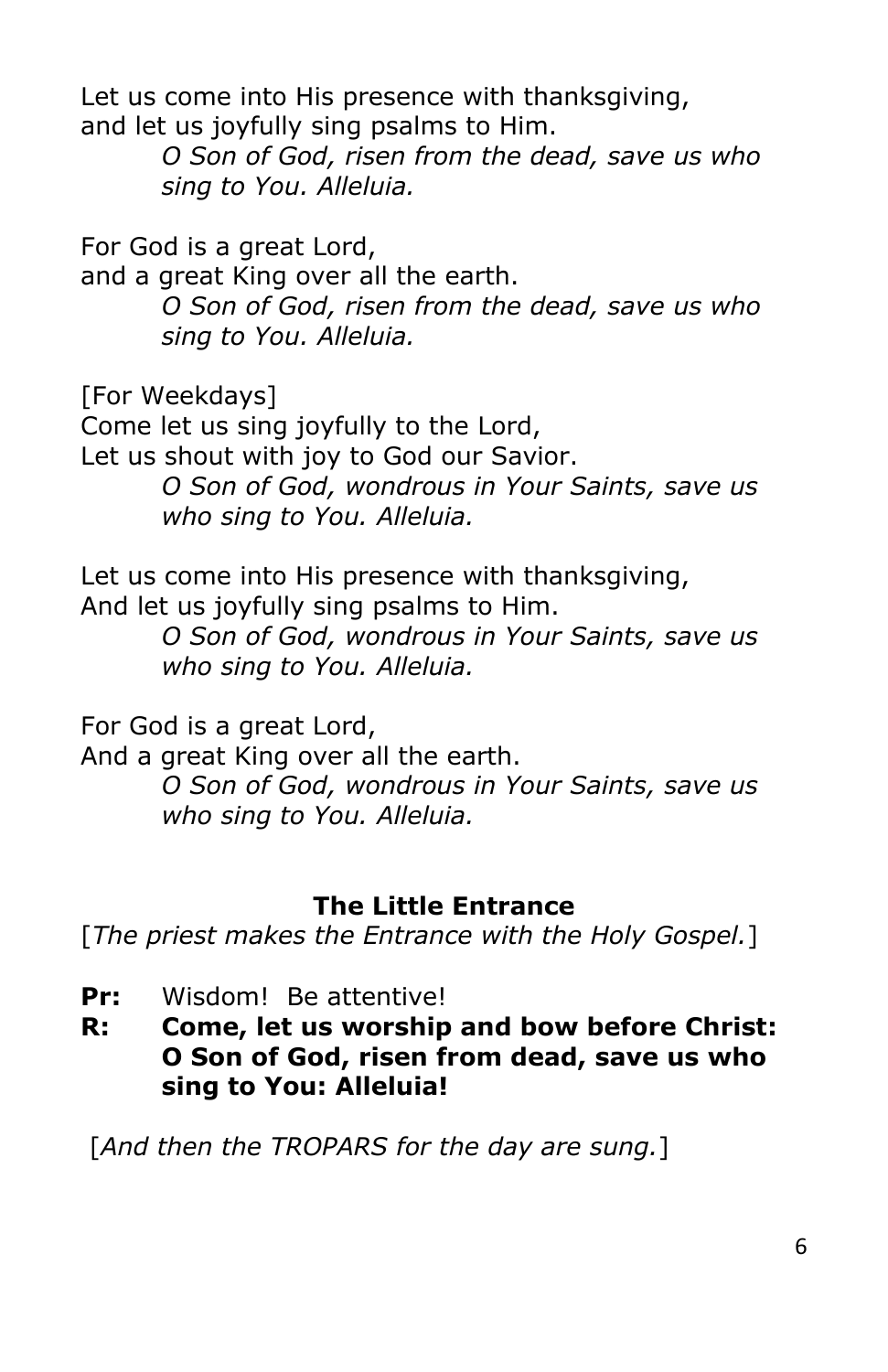- **Pr:** For You are Holy, our God, and we render glory to You, Father, Son and Holy Spirit, now and ever, and forever.
- **R: Amen.**

#### **Thrice-Holy Hymn**

*Svyaty Bozhe, Svyaty Kripky, Svyaty Bezmertny, pomiluy nas.* [*3x*]

*Slava Otcu, i Synu, i Svyatomu Dukhu, i nyni, i prisno, i vo viki vikov. Amin. Svyaty Bezmertny, pomiluy nas.*

*Svyaty Bozhe, Svyaty Kripky, Svyaty Bezmertny, pomiluy nas.*

[*Or:*]

*Holy God, Holy and Mighty, Holy and Immortal, have mercy on us.* [*3x*]

*Glory be to the Father, and to the Son, and to the Holy Spirit, now and ever, and forever. Amen. Holy and Immortal, have mercy on us.*

*Holy God, Holy and Mighty, Holy and Immortal, have mercy on us.*

### **The Epistle**

**Pr:** Let us be attentive! Peace + be with all! Wisdom! Be attentive!

[*And the PROKIMENON for today is sung.*]

**Pr:** Wisdom! **Reader:** A reading from (N.)

**Pr:** Let us be attentive!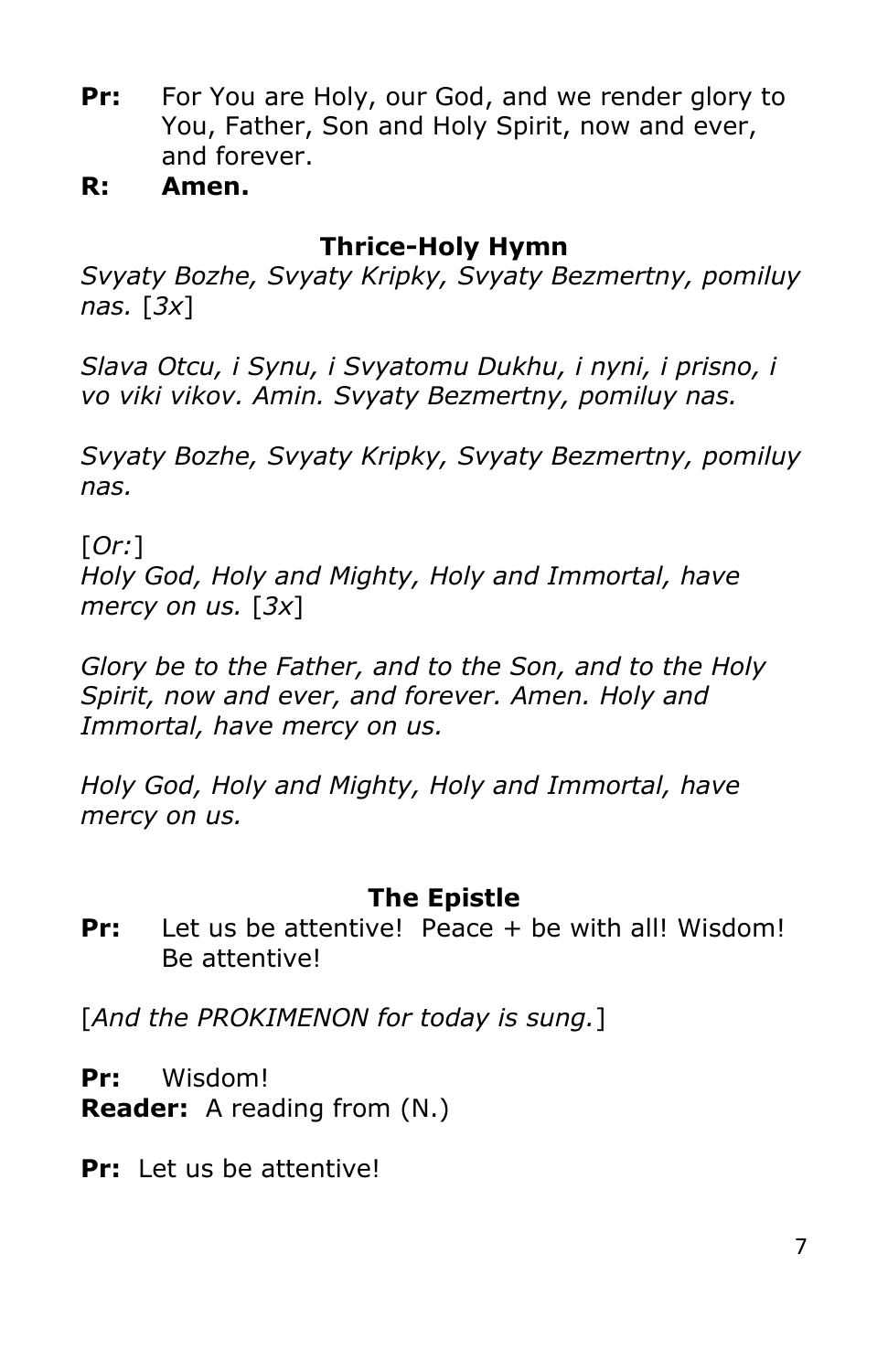[*And the EPISTLE for the day is read.*]

- **Pr:** Peace be with you, Reader! Wisdom! Let us be attentive!
- **R: Alleluia, Alleluia, Alleluia.**

# **The Holy Gospel**

- **Pr:** Wisdom! Let us stand and listen to a reading of the Holy Gospel. +Peace be with all.
- **R: And with your spirit.**
- **Pr:** A reading of the Holy Gospel according to St. (N.)
- **R: Glory be to You, O Lord, glory be to You!**
- **Pr:** Let us be attentive!

[*And the Holy Gospel is read.*]

# **R: Glory be to You, O Lord, glory be to You!**

*Heavenly King, Comforter, Spirit of Truth, You are everywhere present and fill all things. Treasury of Blessings and Giver of Life, come and dwell within us, cleanse us of all stain, and save our souls, O gracious Lord.*

[*A homily may be given at this time.*]

### **Litany of Supplication**

- **Pr:** Let us all say with our whole soul, and with our whole mind, let us say:
- **R: Lord, have mercy.** *(Hospodi pomiluy.)*
- **Pr:** O Lord Almighty, God of our Fathers, we pray You, hear us and have mercy.
- **R: Lord, have mercy.** *(Hospodi pomiluy)*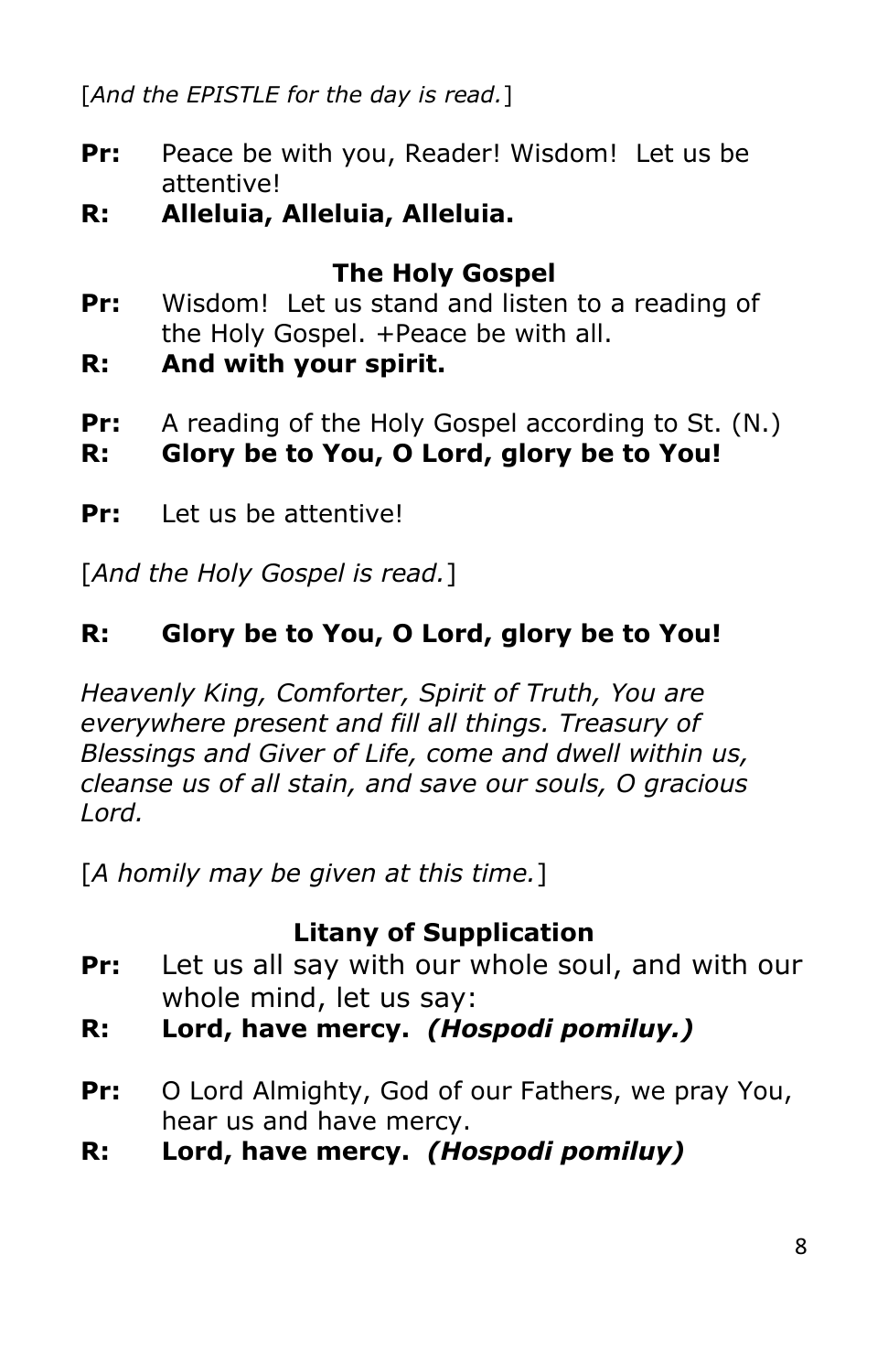- **Pr:** Have mercy on us, O God, according to Your great mercy; we pray You, hear us and have mercy.
- **R: Lord, have mercy.** [*3x*] *(Hospodi pomiluy)*
- **Pr:** We also pray for our holy ecumenical Pontiff Francis, the Pope of Rome, for our Patriarch, His Beatitude Sviatoslav, and for our most reverend Archbishop and Metropolitan Borys, and for our God-loving Bishop Benedict, for those who serve and have served in this holy church, for our spiritual fathers, and for all our brethren in Christ.
- **R: Lord, have mercy.** [*3x*] *(Hospodi pomiluy)*
- **Pr:** We also pray for our civil authorities and all in the service of our country.
- **R: Lord, have mercy.** [*3x*] *(Hospodi pomiluy)*

[*Special petitions may be intoned at this time.*]

- **Pr:** We also pray for the people here present, who await Your great and abundant mercy, for those who have shown us mercy and for all Christians of the true faith.
- **R: Lord, have mercy.** [*3x*] *(Hospodi pomiluy)*
- **Pr:** For You are a merciful and gracious God, and we render glory to You, Father, Son and Holy Spirit, now and ever, and forever.
- **R: Amen.**

#### **The Cherubic Hymn**

*Let us who mystically represent the Cherubim, and sing the thrice-holy hymn, to the life-creating Trinity, now set aside all earthly cares, all earthly cares.* [*3x*]

#### **The Great Entrance**

**Pr:** May the Lord God remember in His kingdom our holy ecumenical Pontiff Francis, the Pope of Rome,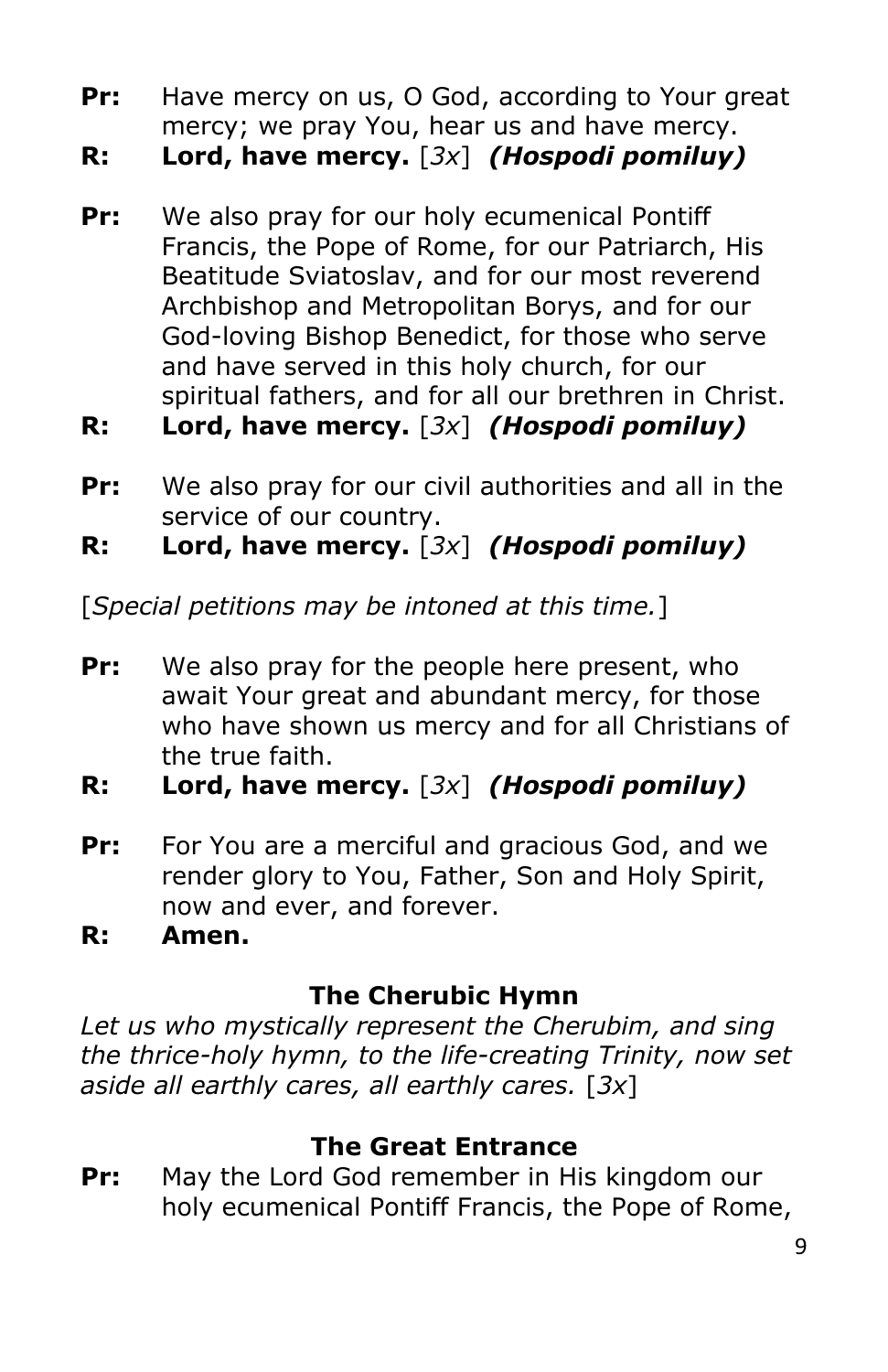our Patriarch, His Beatitude Sviatoslav, our most reverend Archbishop and Metropolitan Borys, our God-loving Bishop Benedict, and the entire priestly, diaconal and monastic order, our civil authorities and all in the service of our country, the noble and ever-memorable founders and benefactors of this holy Church, and all you Christians of the true faith, always, now and ever, and forever.

**R: Amen.** 

*That we may welcome, the King of all, invisibly escorted by Angelic Hosts. Alleluia. Alleluia. Alleluia.*

### **The Litany**

- **Pr:** Let us complete our prayer to the Lord.
- **R: Lord, have mercy.**
- **Pr:** For the precious gifts here offered, let us pray to the Lord.
- **R: Lord, have mercy.**
- **Pr:** For this holy church and for all who enter it with faith, reverence and the fear of God, let us pray to the Lord.
- **R: Lord, have mercy.**
- **Pr:** That we may be delivered from all affliction, wrath and need, let us pray to the Lord.
- **R: Lord, have mercy.**
- **Pr:** Through the mercies of Your only-begotten Son, with Whom You are blessed, together with Your all holy, gracious and life-creating Spirit, now and ever, and forever.
- **R: Amen.**
- **Pr:** Peace be with all.
- **R: And with your spirit.**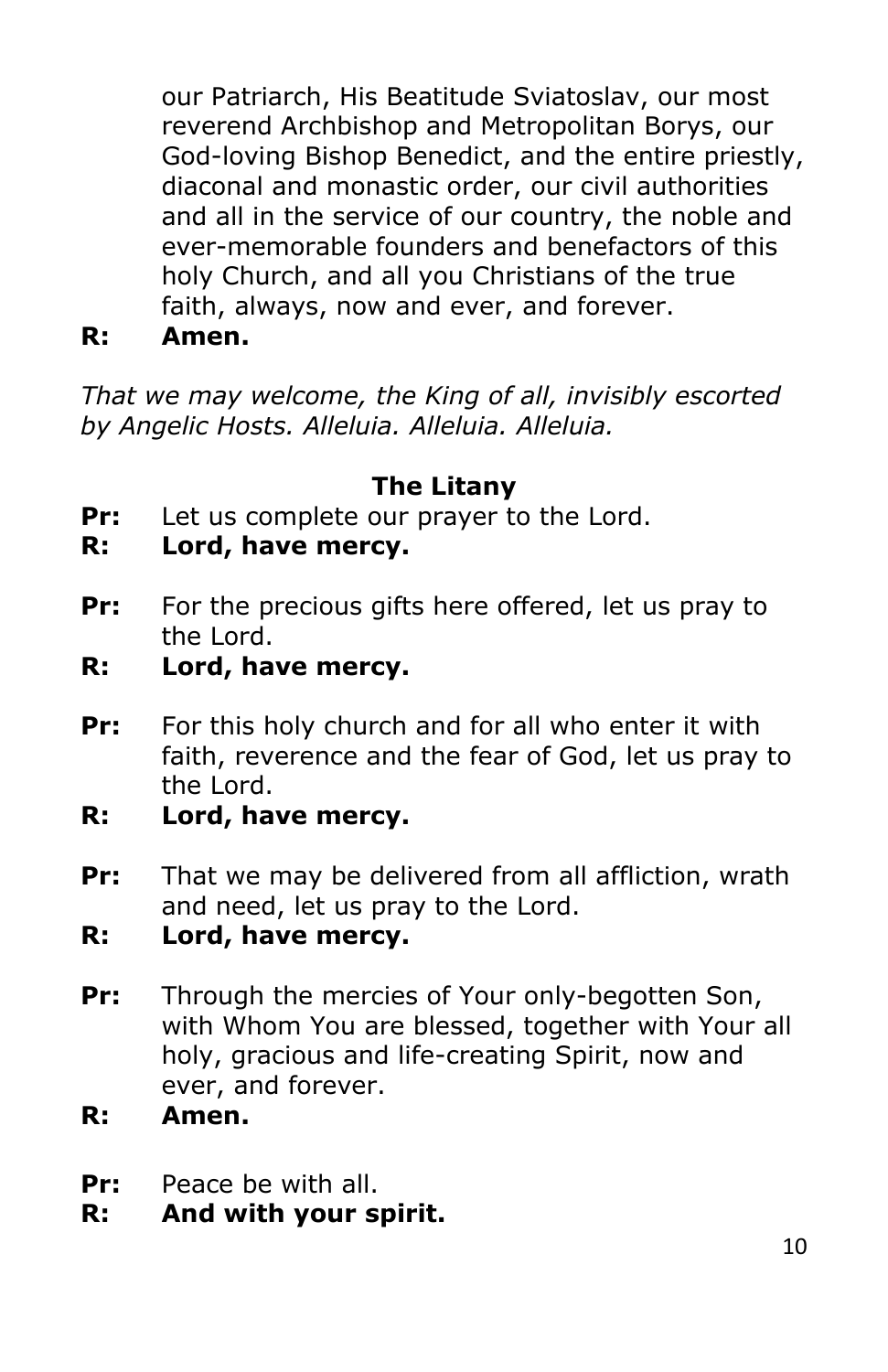- **Pr:** Let us love one another, so that with one mind we may profess.
- **R: The Father, and the Son, and the Holy Spirit, the Trinity, one in substance and undivided.**
- **Pr:** In wisdom, let us be attentive.

#### **The Nicene Creed**

*I believe in one God, the Father Almighty, creator of heaven and earth and all things visible and invisible. And in one Lord Jesus Christ, Son of God, the only-begotten, born of the Father before all ages. Light of Light, true God of true God, begotten, not made, of one substance with the Father through whom all things were made.* 

*Who for us men and for our salvation came down from heaven, and was incarnate from the Holy Spirit and Mary the Virgin, and became man.* 

*He was also crucified for us under Pontius Pilate, and suffered, and was buried. And He rose again on the third day, according to the scriptures. And He ascended into heaven, and sits at the right hand of the Father. And He will come again with glory to judge the living and the dead, and of His kingdom there will be no end.* 

*And in the Holy Spirit, the Lord and Giver of Life, Who proceeds from the Father and the Son, Who together with the Father and the Son is worshipped and glorified, Who spoke through the Prophets.* 

*In one, holy, catholic and apostolic Church. I profess one baptism for the remission of sins. I expect the resurrection of the dead, and the life of the world to come. Amen.*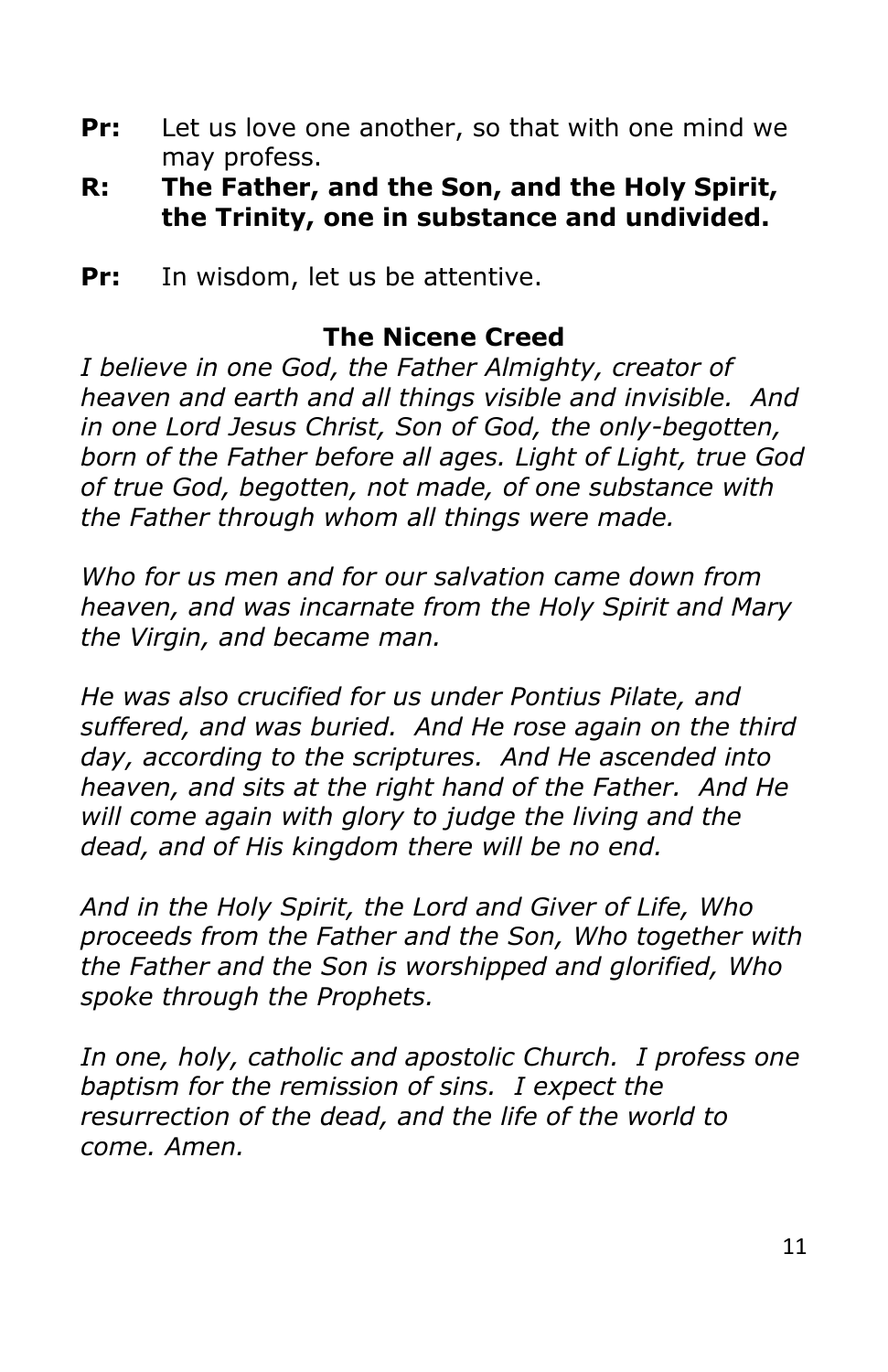- **Pr:** Let us stand aright, let us stand in awe, let us be attentive to offer the holy oblation in peace.
- **R: The offering of peace, the sacrifice of praise.**
- **Pr:** The grace of our Lord Jesus Christ, and the love of God and Father, and the communion in the Holy Spirit be with all of you.
- **R: And with your spirit.**
- **Pr:** Let us lift up our hearts.

**R: We have them lifted up to the Lord.**

- **Pr:** Let us give thanks to the Lord.
- **R: It is proper and just to worship the Father and the Son, and the Holy Spirit, the Trinity, one in substance and undivided.**
- **Pr:** Singing, shouting, crying out and saying the triumphal hymn:
- **R: Holy, holy, holy is the Lord of hosts. Heaven and earth are full of Your glory; hosanna in the highest. Blessed is He Who comes in the name of the Lord; hosanna in the highest.**

#### **Consecration**

- **Pr:** Take, eat, this is My Body, which is broken for you, for the remission of sins.
- **R: Amen.**
- **Pr:** Drink of this all of you, this is My Blood of the New Testament, which is shed for you and for many, for the remission of sins.
- **R: Amen.**
- **Pr:** We offer to You Yours of Your own, in behalf of all and for all.
- **R: We praise You, we bless You, we thank You, O Lord, we thank You, O Lord, and we pray to**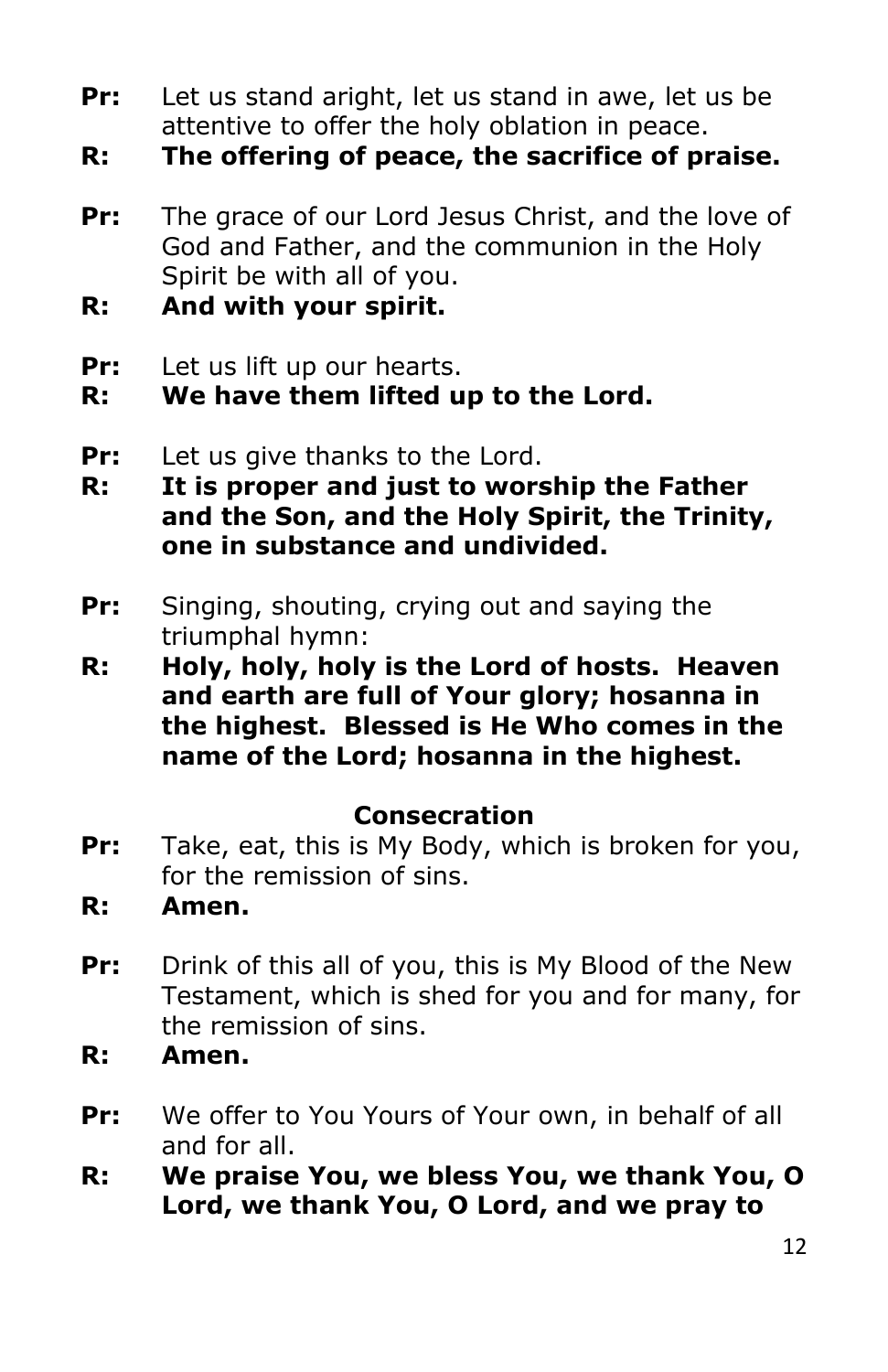#### **you, and we pray to You, and we pray to You our God.**

**Pr:** Especially for our most holy, most pure, most blessed and glorious Lady, the Mother of God and ever-virgin Mary.

*Dostoyno yest yako voistinnu, bazhiti tya bohoroditsu, prisnoblzhennuyu i preneporochnuyu i Mater Boha nasheho. Chestnishu-yu Kheru-vim i slav-nushu-yu bez ravlen-niya Serafim, bez istliniya Boha Slova rozhdshuyu, sush-chu-y Bohoroditsu, Tya velichayem.*

# [*Or:*]

*It is truly proper to glorify you, who have borne God, the ever-blessed, immaculate, and the Mother of our God. More honorable than the Cherubim, and beyond compare more glorious than the Seraphim, who a virgin gave birth to God the Word; you truly the Mother of God, we magnify.*

- **Pr:** Among the first, O Lord, remember our holy ecumenical Pontiff Francis, the Pope of Rome, our Patriarch, His Beatitude Sviatoslav, our most reverend Archbishop and Metropolitan Borys, our God-loving Bishop Benedict. Preserve them for Your holy churches in peace, safety, honor and health, for many years, as they faithfully dispense the word of Your truth.
- **R: And remember all Your people.**
- **Pr:** And grant that we, with one voice and one heart, may glorify and praise Your most honored and sublime name, Father, Son and Holy Spirit, now and ever, and forever.
- **R: Amen.**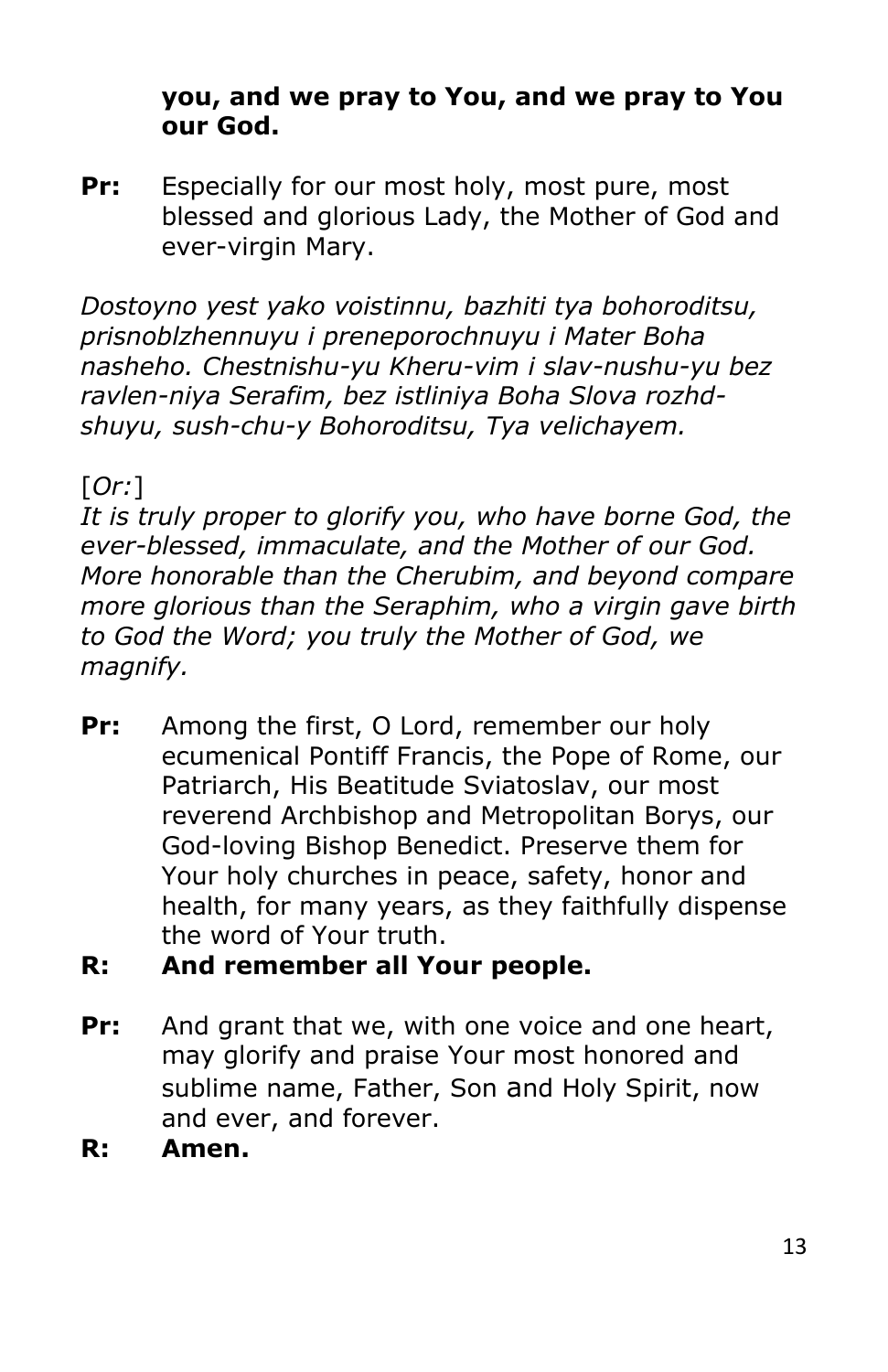- **Pr:** And may the mercies of our great God and Savior, Jesus Christ, be with all of you.
- **R: And with your spirit.**

# **The Litany of Supplication**

- **Pr:** Now that we have remembered all the Saints, again and again, in peace, let us pray to the Lord.
- **R: Lord, have mercy.**
- **Pr:** For the precious gifts offered and consecrated, let us pray to the Lord.
- **R: Lord, have mercy.**
- **Pr:** That our God, in His love for man, may receive them on His holy and heavenly and mystical altar, unto an aroma of spiritual fragrance, and may send down upon us in return the divine grace and gift of the Holy Spirit, let us pray to the Lord.
- **R: Lord, have mercy.**
- **Pr:** That we be delivered from all affliction, wrath, and need, let us pray to the Lord.
- **R: Lord, have mercy.**
- **Pr:** Protect us, save us, have mercy on us and preserve us, O God, by your grace.
- **R: Lord, have mercy.**
- **Pr:** That this whole day may be perfect, holy, peaceful, and without sin, let us beseech the Lord.
- **R: Grant it, O Lord.**
- **Pr:** For an angel of peace, a faithful guide, a guardian of our souls and bodies, let us beseech the Lord.
- **R: Grant it, O Lord.**
- **Pr:** For the pardon and remission of our sins and offenses, let us beseech the Lord.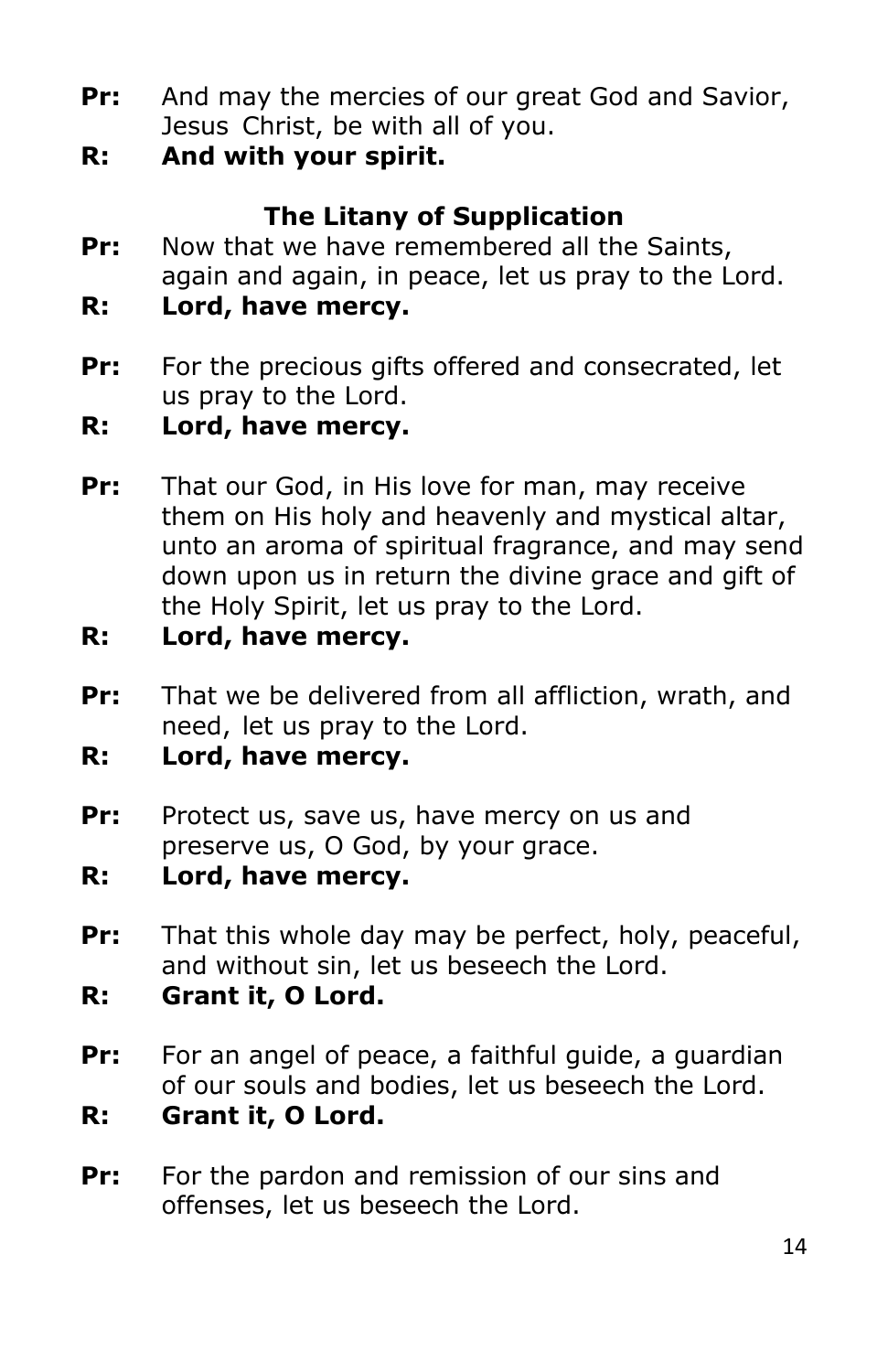# **R: Grant it, O Lord.**

- **Pr:** For what is good and beneficial to our souls and for the peace of the world, let us beseech the Lord.
- **R: Grant it, O Lord.**
- **Pr:** That we may spend the rest of our life in peace and repentance, let us beseech the Lord.
- **R: Grant it, O Lord.**
- Pr: For a Christian, painless, unashamed, peaceful end of our life, and for a good account before the fearsome judgment-seat of Christ, let us beseech the Lord.
- **R: Grant it, O Lord.**
- **Pr:** Asking for unity in the faith, and for communion in the Holy Spirit, let us commend ourselves and one another, and our whole life to Christ, our God.
- **R: To You, O Lord.**
- **Pr:** And grant, O Lord, that we may with confidence, without condemnation dare call upon You Father, the God of heaven and say:

#### **The Lord's Prayer**

*Our Father, Who art in heaven, hallowed be Thy Name. Thy kingdom come, Thy will be done on earth as it is in heaven. Give us this day our daily bread and forgive us our trespasses, as we forgive those who trespass against us, and lead us not into temptation, but deliver us from evil.*

- **Pr:** For Thine is the kingdom, and the power, and the glory, Father, Son and Holy Spirit, now and ever, and forever.
- **R: Amen.**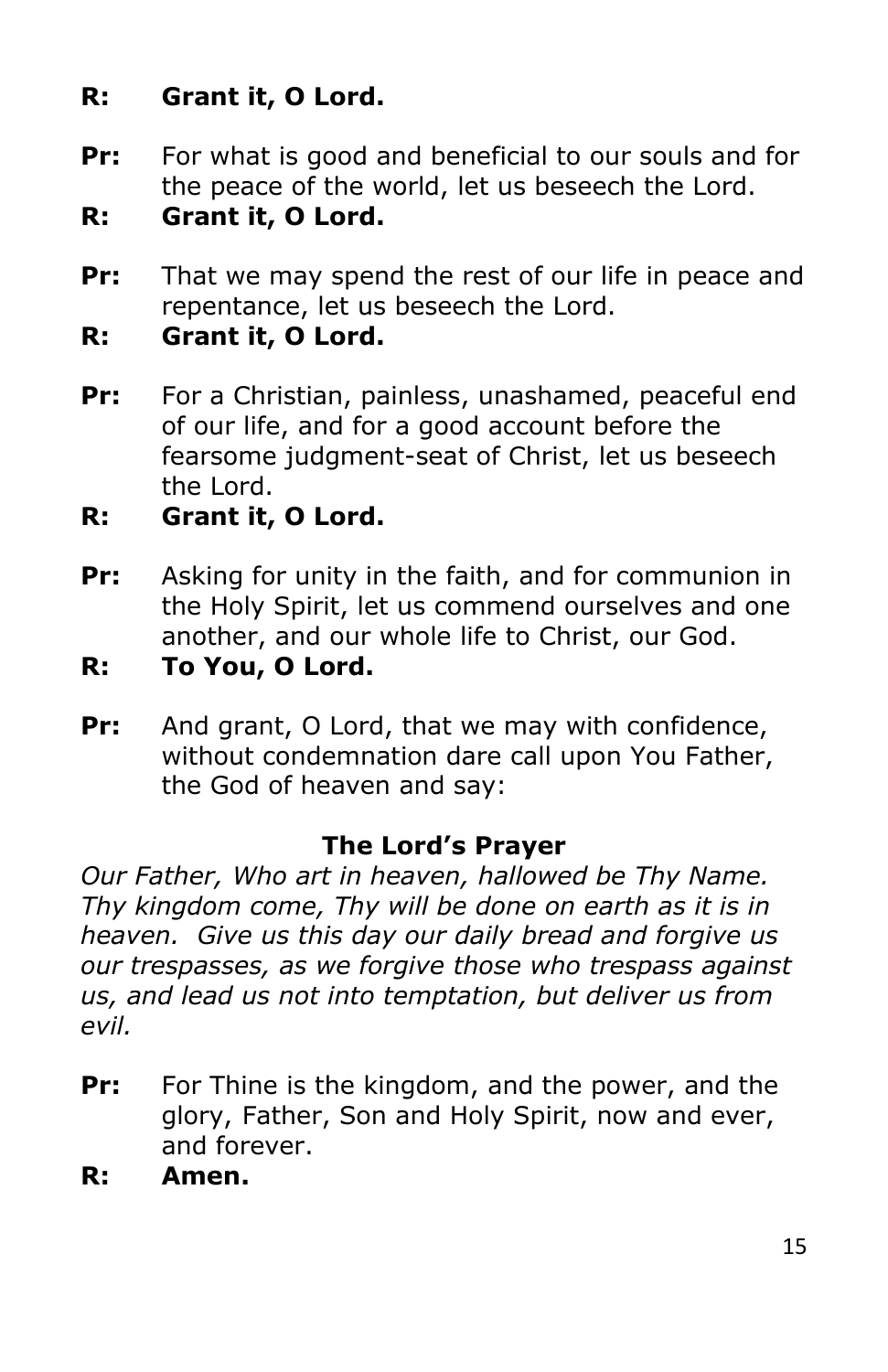**Pr:** Peace be with all.

# **R: And with your spirit.**

**Pr:** Bow your heads to the Lord.

# **R: To You, O Lord. To You, O Lord.**

- **Pr:** Through the grace, the mercies and the lovingkindness of Your only-begotten Son, with Whom You are blessed, together with Your all-holy, gracious, and life-creating Spirit, now and ever, and forever.
- **R: Amen.**
- **Pr:** Let us be attentive! Holy Things to the holy!
- **R: One is holy, One is Lord, Jesus Christ, for the glory of God the Father. Amen.**

### **The Prayer Before Communion**

*O Lord, I believe and profess that You are truly Christ, the Son of the living God, Who came into the world to save sinners, of whom I am the first.*

*Accept me as a partaker of Your mystical supper, O Son of God; for I will not reveal Your mystery to Your enemies, nor will I give you a kiss as did Judas, but like the thief I confess to you:*

*Remember me, O Lord when You shall come into Your kingdom.* 

*Remember me, O Master, when You shall come into Your kingdom.* 

*Remember me, O Holy One, when You shall come into Your kingdom.*

*May the partaking of Your Holy Mysteries, O Lord, be not for my judgment or condemnation, but for the healing of soul and body.*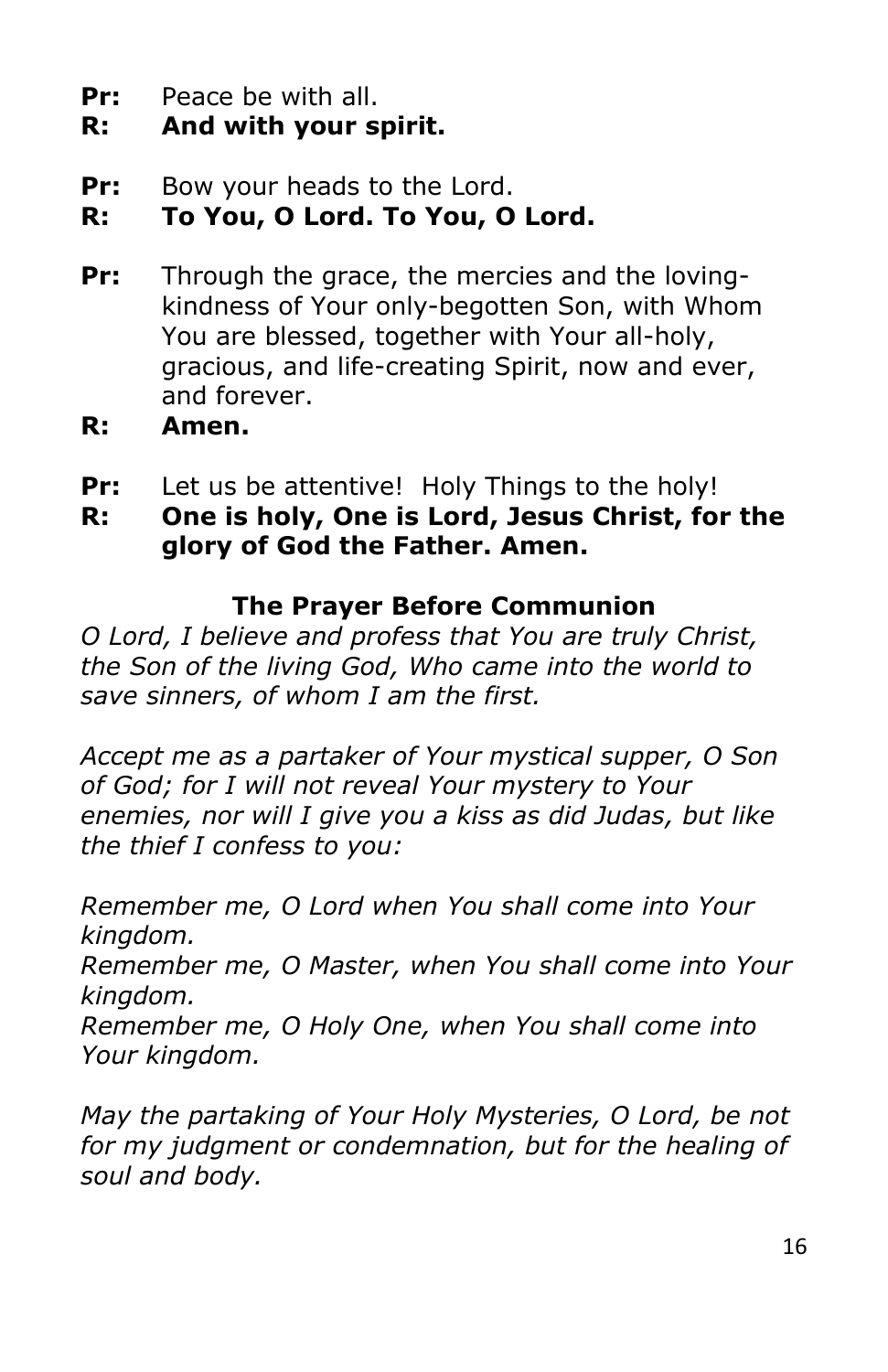*O Lord, I also believe and profess that this, which I am about to receive, is truly Your most precious Body and Your life-giving Blood, which, I pray, make me worthy to receive for the remission of all my sins and for life everlasting. Amen.*

*O God, be merciful to me a sinner.*

*O God, cleanse me of my sins and have mercy on me. O Lord, forgive me for I have sinned without number.*

[*And the Communion Verse for the day is now sung, or the following.*]

*Praise you the Lord, of heaven, praise Him in the highest. Praise you the Lord, of heaven, praise Him in the highest. Alleluia. Alleluia. Alleluia.*

- **Pr:** Approach with the fear of God and with faith.
- **R: Blessed is He, Who comes in the name of the Lord. God the Lord has revealed Himself to us.**

[*And after all have received the priest says:*]

- **Pr:** Save Your people, O God, and bless Your inheritance.
- **R: We have seen the true light, we have received the heavenly Spirit, we have found the true faith, and we worship the undivided Trinity, for the Trinity has saved us.**
- **Pr:** Blessed is our God, always, now and ever, and forever.
- **R: Amen.**

*May our lips be filled with Your praise, O Lord, so that we may sing of Your glory, for You have deemed us worthy to partake of Your holy, divine, immortal and life-creating*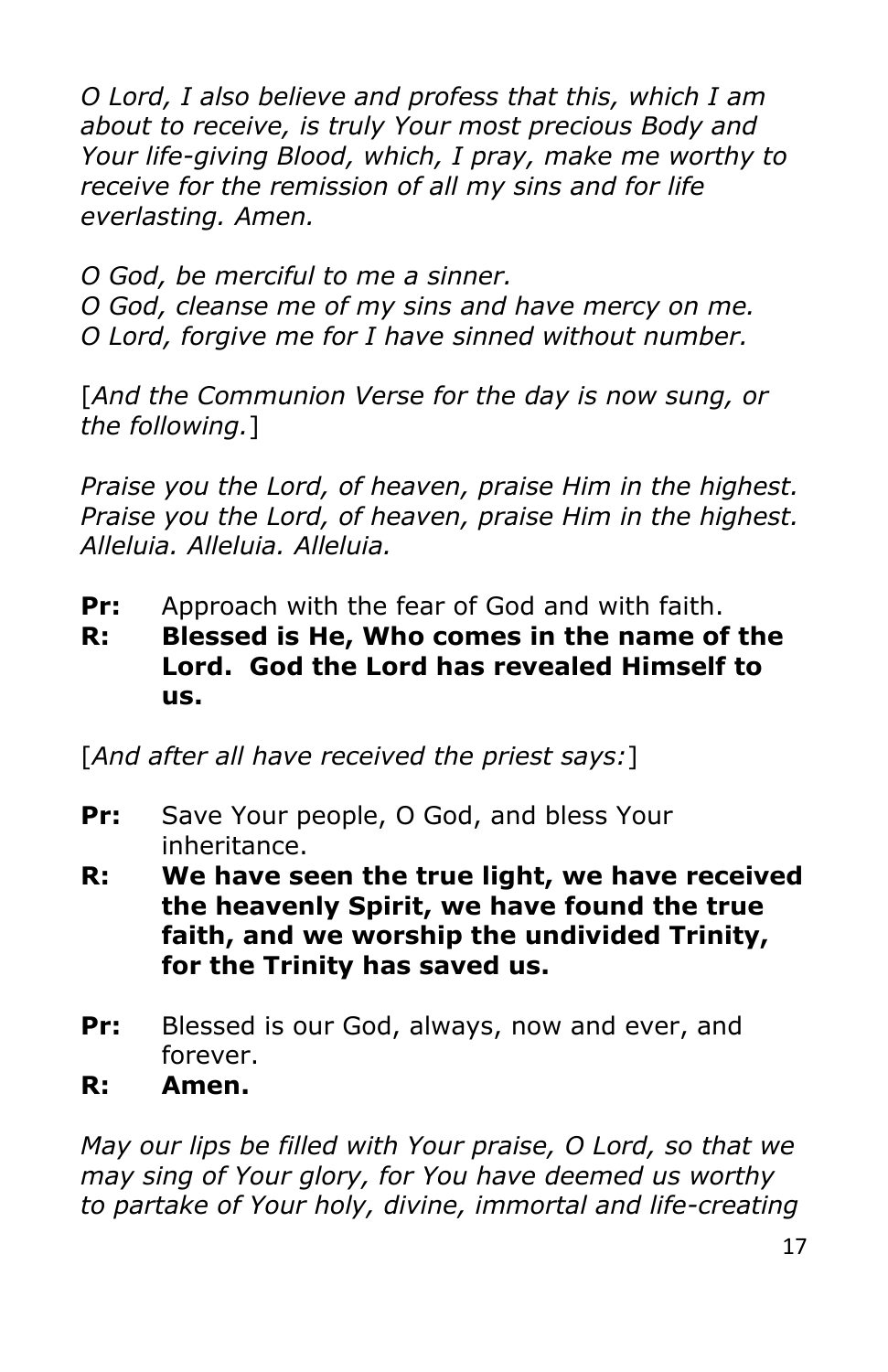*Mysteries. Keep us in Your holiness, so that all the day long we may live according to Your truth. Alleluia! Alleluia! Alleluia!* 

# **The Litany of Thanksgiving**

- **Pr:** Having received the divine, holy, most pure, immortal, heavenly and life-creating, awesome mysteries of Christ, arise let us worthily thank the Lord.
- **R: Lord, have mercy.**
- **Pr:** Protect us, save us have mercy on us and preserve us, O God, by Your grace.
- **R: Lord, have mercy.**
- **Pr:** Asking that this whole day may be perfect, holy, peaceful and without sin, let us commend ourselves and one another, and our whole life, to Christ, our God.
- **R: To You, O Lord.**
- **Pr:** For You are our sanctification, and we render glory to You. Father, Son and Holy Spirit, now and ever, and forever.
- **R: Amen.**
- **Pr:** Let us go forth in peace.
- **R: In the name of the Lord.**
- **Pr:** Let us pray to the Lord.
- **R: Lord, have mercy.**

#### **Ambon Prayer**

Pr: O Lord, blessing those who bless You, and sanctifying those who trust in You, save Your people and bless Your inheritance, preserve the fullness of Your Church, sanctify those who love the